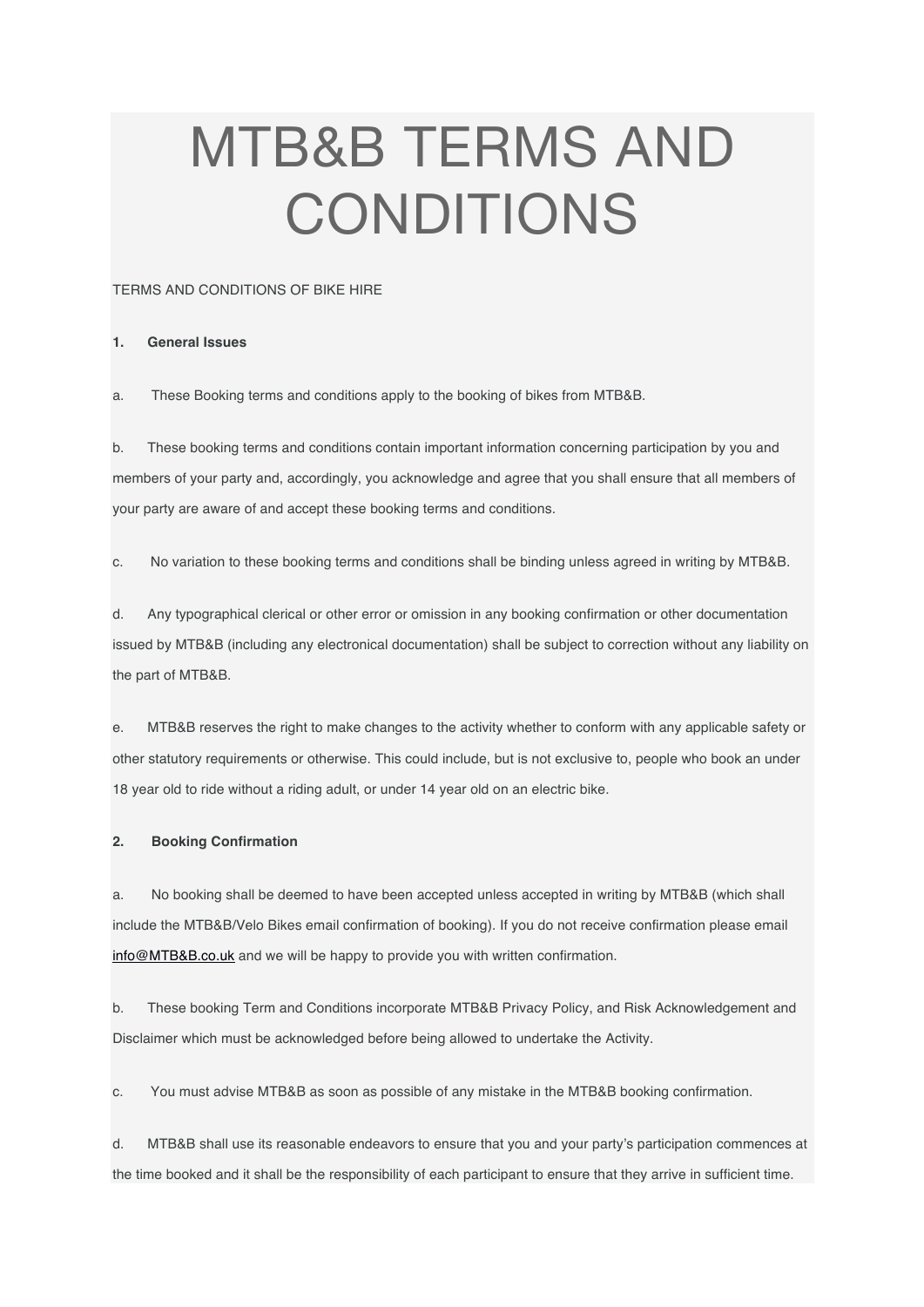e. MTB&B will endeavor to deliver all booked bikes by 10am unless otherwise agreed, after this time we do not guarantee to hold your booking. If you are running late, and not be available to collect before this time you must contact us via phone on 01663 735484 and we will endeavor to save these bikes for you.

**3. Safety**

a. MTB&B reserves the right to refuse admittance to the Activities or to remove a participant from the activities should it deem it necessary to do so. This includes a participant who is deemed to be under the influence of alcohol or drugs.

b. After the bike handover the user will not be directly supervised by an instructor. A participating adult must accompany under 18 year olds at all times whilst they are riding bikes. MTB&B recommends that one adult should supervise a maximum of 5 children when riding and this should be reduced if the participants are going onto technical riding. Participating adults must sign a Risk Acknowledgement and Disclaimer (see below) stating that he or she will accept responsibility for the safety of him or herself and for the supervision of children in his or her care.

c. All participants must be reasonably fit and healthy.

d. All participants are required to wear a helmet at all times whilst riding a bike.

e. The Activities are physically demanding and require a degree of fitness. If participants are in any doubt as to whether they should attempt the Activities they are advised to call MTB&B before booking.

f. MTB&B will take no responsibility for participants who have booked and then found the riding too difficult. Please note that we are based in the Peak District and the area is very hilly. If you are unsure please call or research your route prior to booking, staff members will be happy to advise you to the best of their ability to whether suitable routes are available.

g. If participants have medical concerns they are advised to consult their doctor in advance. Participants will be required to certify that they do not suffer any medical condition which would make it more likely that they would be involved in any incident which could result in injury to themselves or others. Due to the physical nature of the Activity MTB&B are unable to allow pregnant women to take part.

h. All Participants are required to act responsibly and courteously at all times and to respect other participants. MTB&B shall be entitled to prevent any person from undertaking or completing the Activity in the event it deems the behaviour of any participant unsuitable.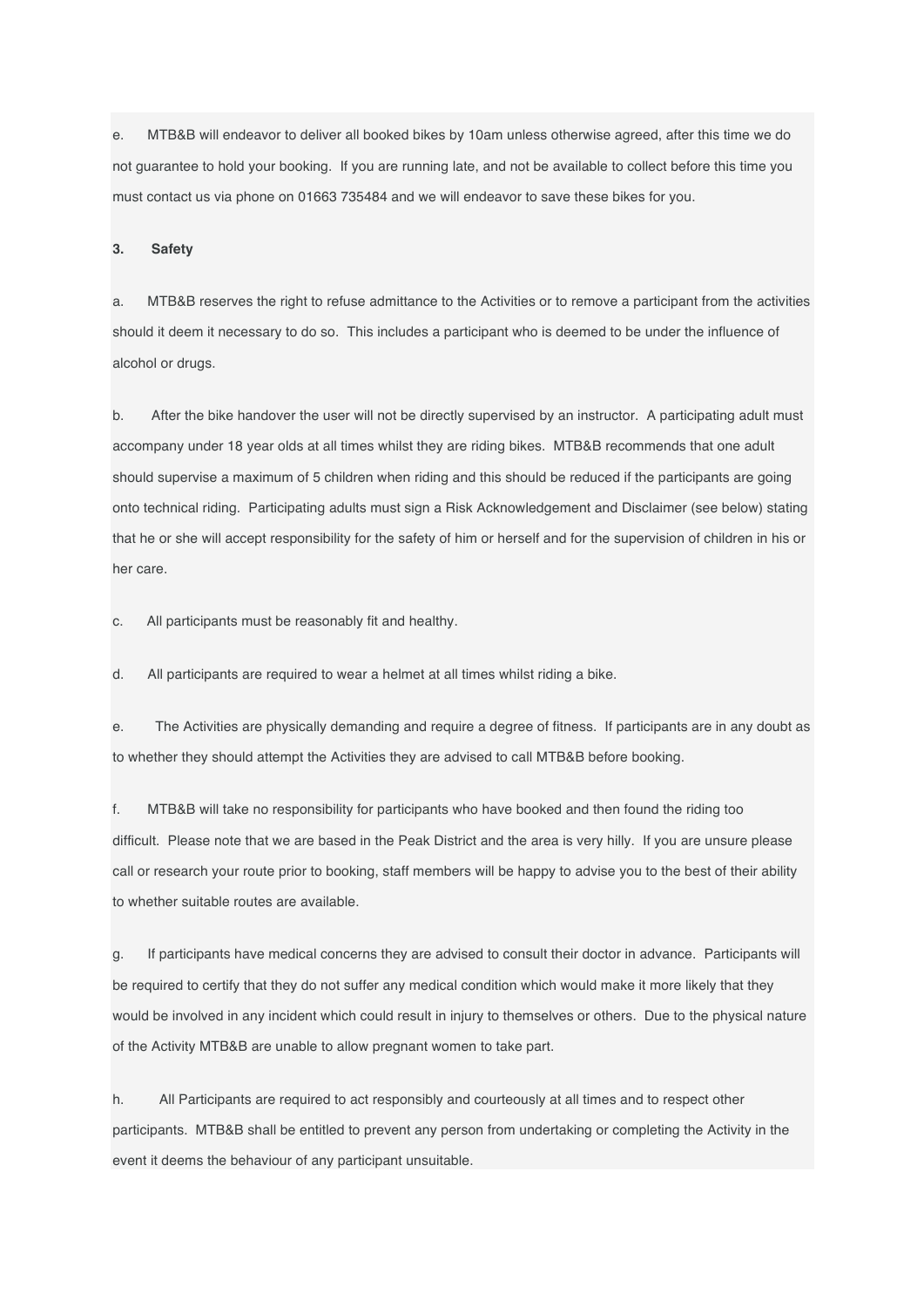i. Participants must be dressed appropriately (see clause 4) and MTB&B reserves the right to refuse admittance to the activities to any participant who is not appropriately dressed.

j. The activities will remain open in most weather conditions (but not in circumstances of gales, lightning, and heavy ice or snow and severe flooding).

k. No refunds or compensation will be payable by MTB&B in the event that any participant is not permitted to, or decides not to, undertake or complete the Activities for the reasons set out in this clause.

## **4. The Disclaimer**

The disclaimer is signed by all riding adults on collection of the bikes, and reads as follows…

I (the undersigned) wish to hire a bike for the purposes of cycling.

I am over the age of 18 years old, or am signing on behalf of the children under 18 years old listed below.

I have the authority of each child's (under 18 years old) parent/guardian to participate in the activity of Mountain Biking. All under 18 year olds must be accompanied by an adult riding a bike at all times.

From here on the word 'I' will be seen to mean the undersigned and all those under 18 years old named below.

I agree that safety helmets will be worn at all times when mountain biking. Riding without a helmet or misuse of any of the equipment will result in confiscation without compensation.

I understand that mountain biking is a physically challenging activity and accept that there is a risk of serious injury or even death in undertaking this activity.

I certify that to the best of my knowledge I do not have any medical condition which might make me more likely to sustain an injury.

To the best of my knowledge I am not pregnant.

I confirm that I am not under the adverse influence of alcohol or drugs.

I acknowledge that I am responsible for my own safety (and the safety of my possessions) whilst undertaking this activity, and that I am responsible for the safety of all under 18's listed below.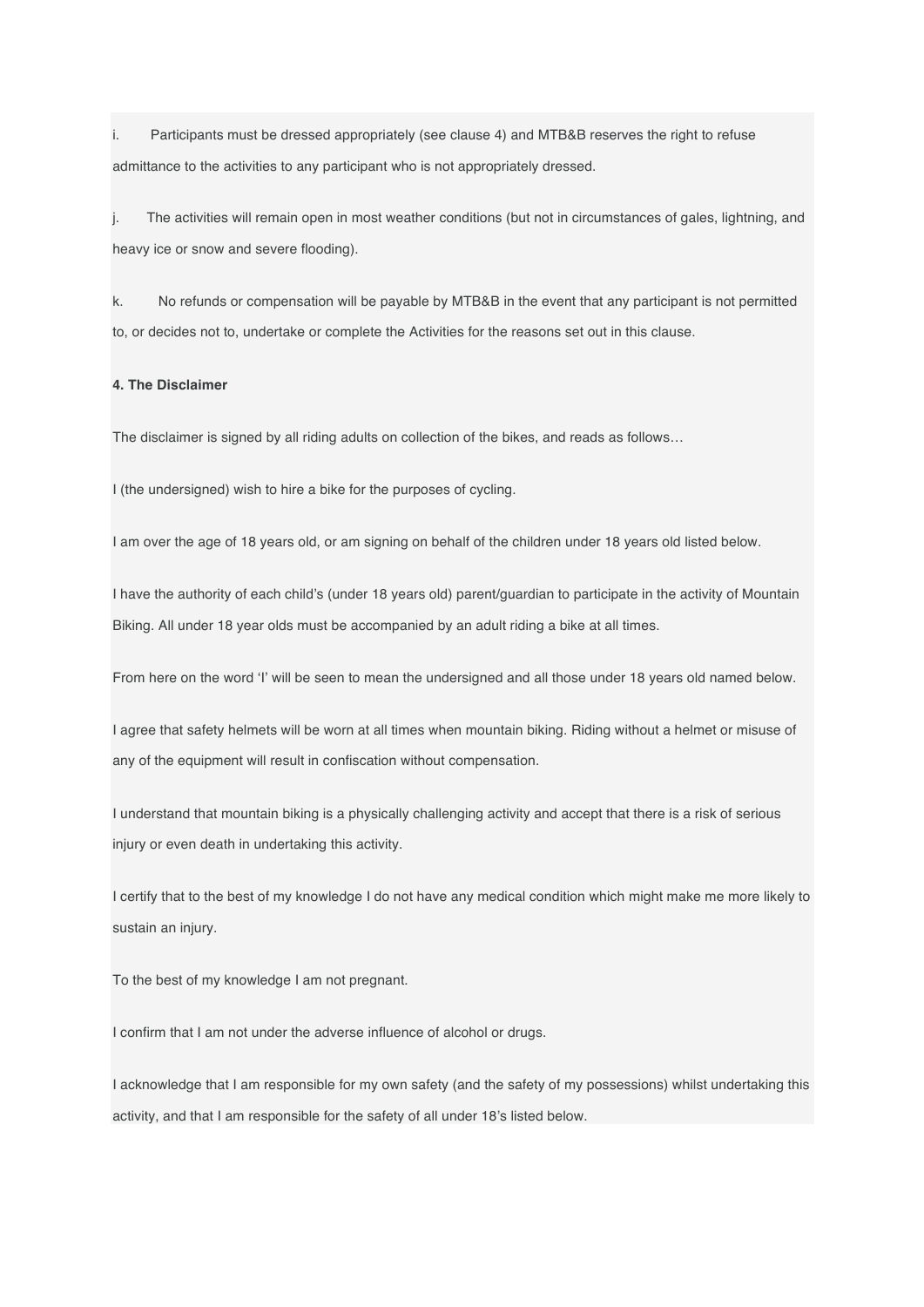I understand and agree that if participating in guiding/coaching sessions that I do so entirely at my own risk. I have considered the nature of such sessions and agree to participate in a safe manner and follow all reasonable instructions from the guide/coach.

I agree that I am liable for any costs incurred by myself and/or my group/company in respect to loss or damage to the equipment hired by myself or my group/company, however so caused.

In the unlikely event of an accident, loss or damage to my personal effects, I acknowledge that MTB&B will not be liable for any direct or indirect loss, damage or injury arising from or in connection with this activity (except death or personal injury caused by MTB&B' negligence) and waive all and any claims against MTB&B in this respect.

In booking with MTB&B I acknowledge that I agree to everything stated in the above disclaimer, and I take responsibility for myself and take responsibility for any/all the children (under 18) listed under my supervision

#### **5. Clothing**

a. It shall be the responsibility of all participants to ensure that they are dressed appropriately and MTB&B advises participants to wear clothing appropriate for the weather conditions and which they do not mind getting damaged. In particular the following restrictions shall apply:

i. Participants may not undertake the Activity in open-toed or slip-off shoes.

ii. Waists must be covered, and participants are advised to cover up as much skin as possible, weather dependent.

iii. Jumpers must not be tied around the waist of any rider.

iv. Baggy trousers, skirts or similar are not recommended, and care should be taken to ensure that a participant can ride without their garments catching in the wheels or drive chain. Such garments are not permitted for those riding on technical trails.

b. MTB&B will not be responsible for any damage to or loss of clothing or other personal items of persons resulting from participation in the Activities.

# **6. Cancellations**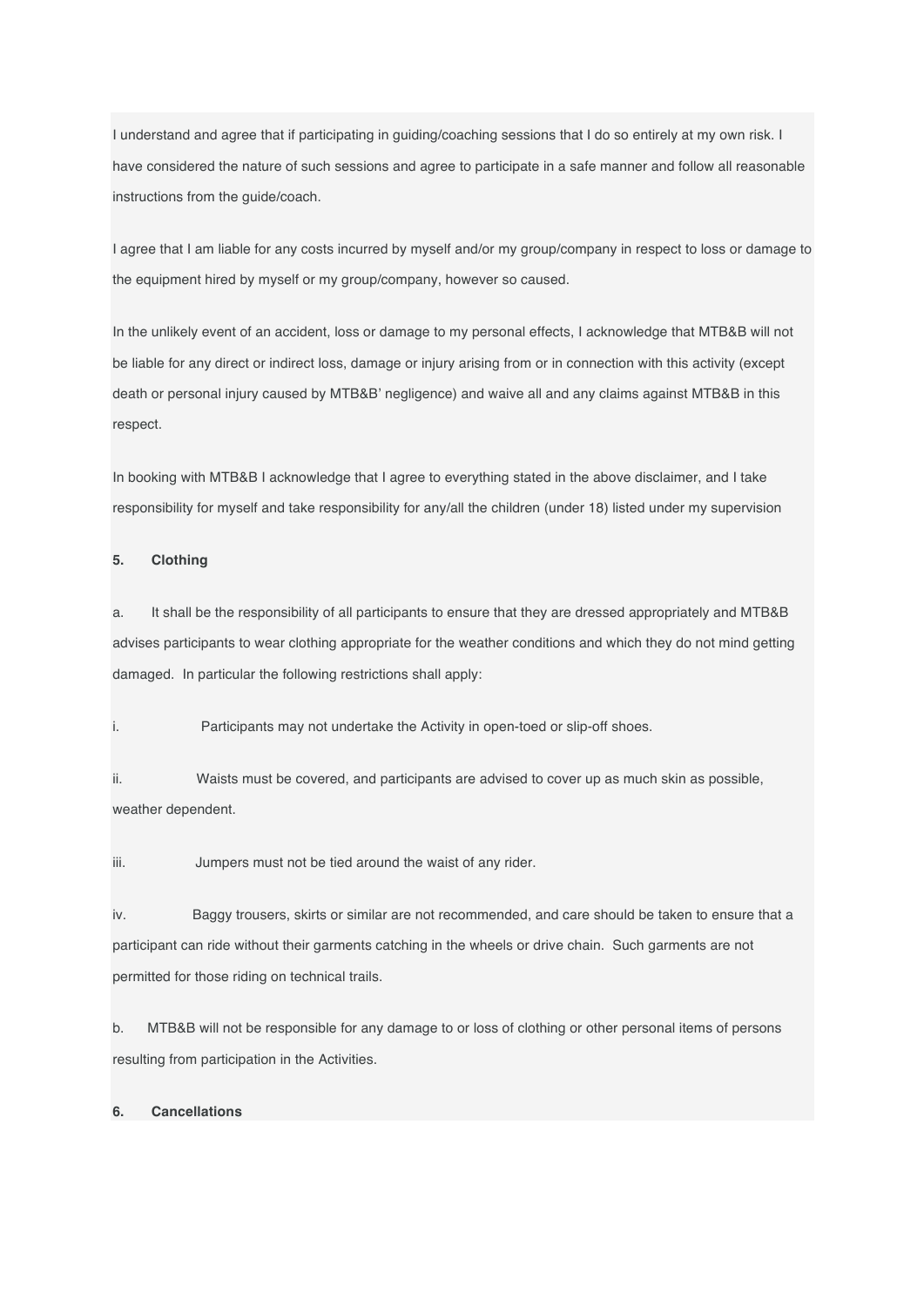a. You shall be entitled to cancel your booking subject to MTB&B receiving your request for cancellation at least 48 hours before the booking start time. Any requests for cancellation must be made by telephone on 01663 735484 AND followed by a written email to info@mtbandb.co.uk. You shall be entitled to a full refund in the event of a cancellation under this clause.

b. After 48 hours prior to commencing your booking, MTB&B will offer no refund for any booking, but will endeavor alter the time and date to an acceptable time and date for MTB&B and yourselves. This must be taken within 12 months from the original booking.

c. MTB&B shall be entitled to cancel your booking at any time. In the event that MTB&B decides to cancel your booking it shall use its reasonable endeavors to notify you as soon as possible. You shall be entitled to a full refund in the event of cancellation under this clause but no other compensation shall be payable. This does not include cancellation in respect to clause 3:b, 3:g, or 3:I, which will in-cure no refund.

d. In the event that it proves necessary to close the Activities for reasons beyond the control of MTB&B and in circumstances where your party has commenced participation in the activities, you shall not be entitled to any refund (in part or in whole). In such circumstances MTB&B may, but shall not be obliged to, offer alternative dates or times at reduced rates.

e. MTB&B will not refund any full day hire, if the participants have already paid for the full day, but return within the half day time period.

#### **7. Group Bookings**

a. All group bookings of 10 or more participants (that are not booked via the website by the participants) will only have a confirmation of the booking once an email has been received from the participants with the details of the group and a confirmation email has then been received from MTB&B.

b. Once a group booking has been confirmed, the cancellation policy is the same as that in clause 6

c. Once an invoice has been issued to a group, this is counted as a promise of payment and should therefore be paid in full unless the group has cancelled up to 48 hours before in writing. In this case the Invoice will be seen as null and void.

d. All groups will be bound by the same terms and conditions as all other participants, as laid out in this document.

## **8. Price, Payment and Deposits**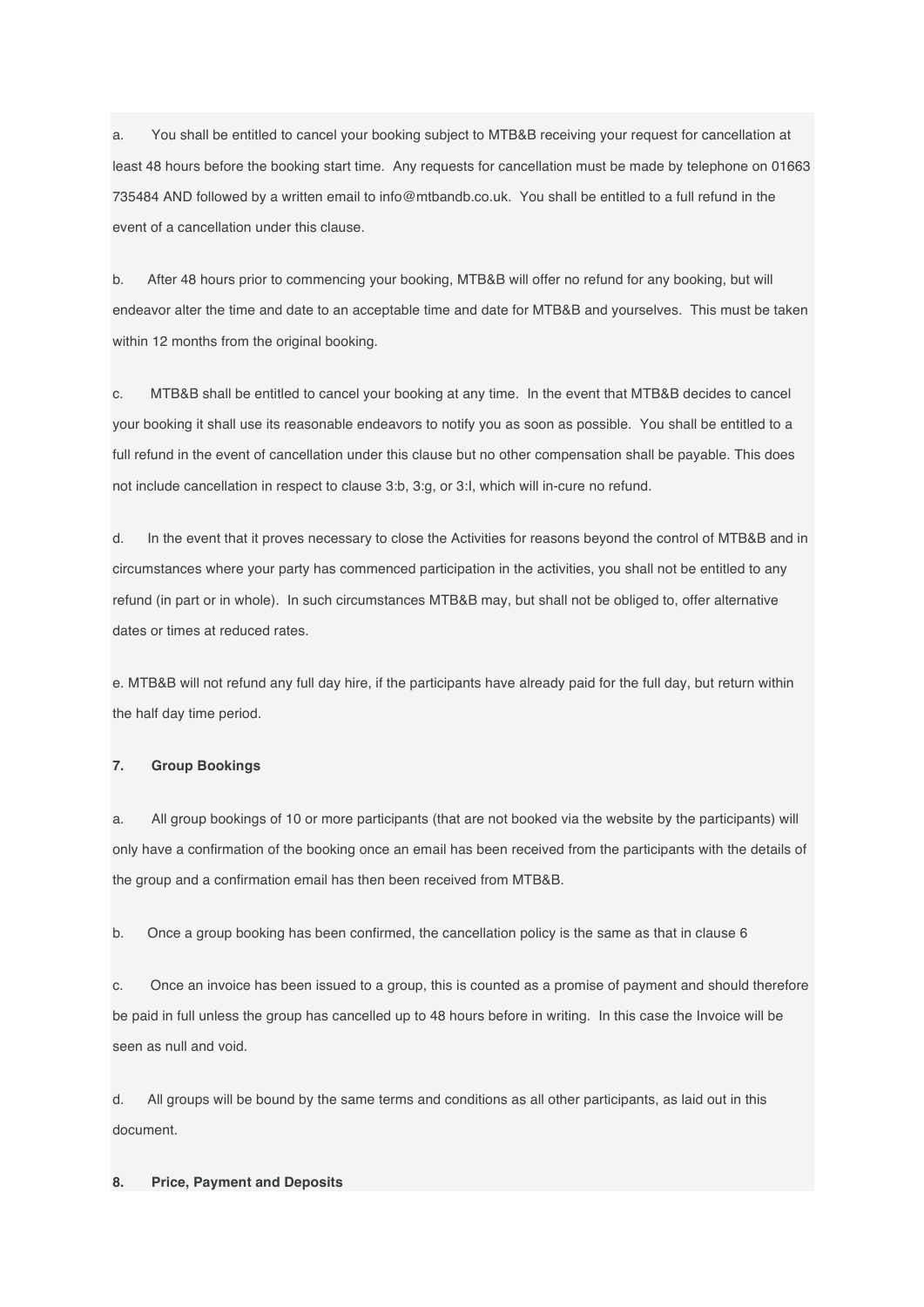a. Subject to any terms agreed in writing between MTB&B and you, our charges shall be calculated at our current rates and payment in full shall be due at the time of booking. The charges include the cost of purchasing the activities, and includes helmet hire and maps. Payment may be made either via the website www.mtbandb.co.uk via credit/debit card via phone Invoices for group bookings are available on request but will only be issued with prior arrangement.

b. If required, a deposit will be held at the time of payment. The deposit is in the form of a pre-authorisation on a credit / debit card. This is in fact reserving the funds on that card and not drawing the funds from the account. Funds will be drawn on if the bike is returned damaged or is lost / stolen during the hirers rental period.

c. Only the cost of repair or replacement will be taken from the deposit. For avoidance of doubt, if this amount is lower than the total deposit the balance will not be taken from the credit or debit card.

# **9. Refunds and Amendments**

a. Payments made by debit or credit card will be refunded to the same card or, if the card has subsequently expired, by cheque. Payments made by Gift Voucher will be refunded by the issuing of a replacement Gift Voucher to the same value.

b. Where multiple forms of payment are used, MTB&B reserves the right to refund any monies due on a refund or amendment by credit or cheque.

## **10. Liabilities**

a. Except as otherwise provided in these Booking Terms and Conditions MTB&B shall not be responsible for the loss, or damage, of or to any property or to any person arising from the booking of or participation in the Activities.

b. Except as otherwise provided in these Booking Terms and Conditions any liability of MTB&B shall be limited to the refund of any charges paid to MTB&B.

c. Nothing contained in these booking Terms and Conditions is intended to nor shall limit the liabilities of MTB&B in respect to death or personal injury caused by the negligence of MTB&B or of its employees, agents or contractors.

### **11. Miscellaneous**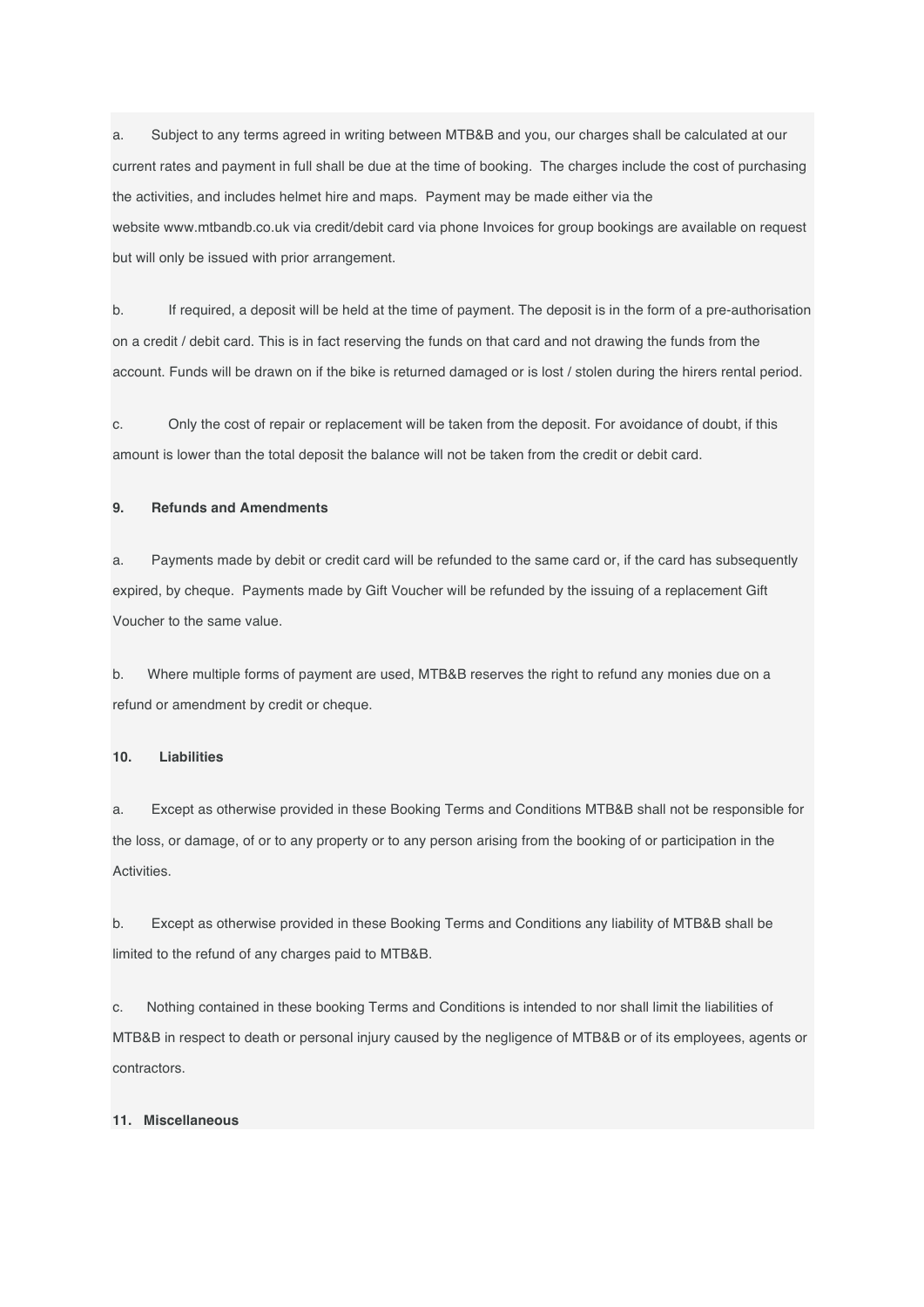a. If any of these terms are determined to be illegal, invalid or otherwise unenforceable it shall be severed and deleted from these terms and the remaining terms shall survive, remain in full force and continue to be binding and enforceable.

b. Nothing above shall confer on any third party any benefit or the right to enforce any of these Booking Terms and Conditions.

c. These Booking Terms and Conditions shall be governed by and interpreted in accordance with the laws of England and Wales and MTB&B and you submit to the exclusive jurisdiction of the courts of England and Wales.

MTB&B WORKSHOP TERMS AND CONDITIONS OF SERVICE

If you decide to use us for repairs or servicing, all work and components must be paid for using cash or card once all the work is completed.

All customers will be issued with a receipt itemising labour and components.

We will give you an estimate for all work required when we see your bike for the first time. If parts or extra work is required once we get started on your bike we will get in touch for your approval.

All our work is guaranteed for a period of six months excluding wear and tear, however, if it goes wrong we'll endeavor to help to put it right! Please note, if you require new parts, this is not included in your guarantee, unless parts are under warrantee.

We accept no responsibility for any loss, costs, injury or death as a result of any upgrades, alterations, adjustments, repairs or servicing carried out after one of our services/repairs.

All bikes repaired and/or serviced are test ridden by the mechanic who carries out the work prior to collection/delivery. You will also be asked to test ride the bike when you collect it – any problems please let us know and we will resolve any issues immediately.

If you have left your bike in our care, we will phone or email to confirm the work has been carried out. If you have not heard from us within a month, please call the shop for an update (in case of an incorrect phone number or email address). If we have called you regarding drop off of your bike, we expect you to be available for receipt within 1 week unless you have advised us otherwise. If we do not hear from you we will charge you for the storage of your bike at a cost of £5 per week. If you have not collected your bike within 12 months from the completion date of your bike, we reserve the right to recoup the cost of our storage, repair and parts. This could result in us selling your bike to receive the money.